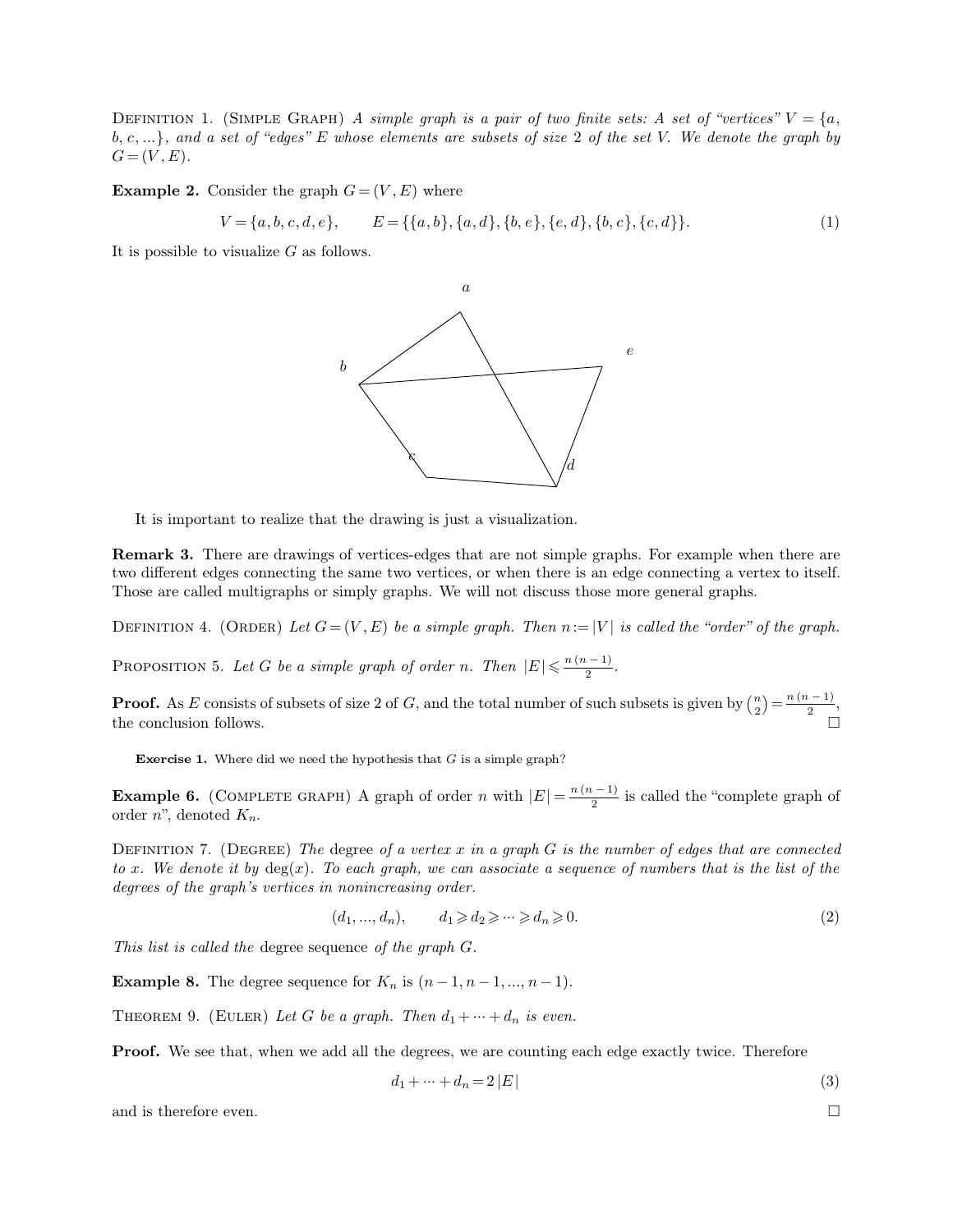**Exercise 2.** At a party, a lot of handshaking takes place between the guests. Show that, at the end of the party, the **Exercise 2.** At a party, a lot of handshaking takes place between the guests number of guests who have shaken hands an odd number of times is even.<br>**Exercise 3.** Prove that two isomorphic graphs have the same degree seque **Exercise 2.** At a party, a lot of handshaking takes place between the guests. Show number of guests who have shaken hands an odd number of times is even.<br>**Exercise 3.** Prove that two isomorphic graphs have the same degree

**Exercise 2.** At a party, a lot of handshaking takes place between the guests. Show that, at the end of the party, the number of guests who have shaken hands an odd number of times is even.<br>**Exercise 3.** Prove that two iso Exercise 2. A<br>number of gues<br>Exercise 3. P<br>Example 10. I<br>two graphs.



We see that both graphs have degree sequence  $(3,3,3,3,3,3)$ . However the two graphs are not isomore as can be seen from the fact that the left graph contains a triangle while the right one does not. We see that both graphs have degree sequence  $(3,3,3,3,3,3)$ . However the two gram be seen from the fact that the left graph contains a triangle while the right **Exercise 4.** Prove that every simple graph has at least two

We see that both graphs have degree sequence  $(3,3,3,3,3,3)$ . However the two graphs are not isomorphic,<br>as can be seen from the fact that the left graph contains a triangle while the right one does not.<br>**Exercise 4.** Prov Smith, and some others were friends of Mrs. Smith. When the guests arrived, people who knew each other beforehand shook hands, those who did not know each other just greeted each other. After all this took beforehand shook **Exercise 4.** Prove that every simple graph has at least two vertices of the same degree.<br> **Example 11.** Mr. and Mrs. Smith invited four couples to their home. Some guests were friends of Mr.<br>
Smith, and some others were f **Example 11.** Mr. and Mrs. Smith invited four couples to their home. Some guests were friends of Mr. Smith, and some others were friends of Mrs. Smith. When the guests arrived, people who knew each other beforehand shook h **Example 11.** Mr. and Mrs. Smith invited four Smith, and some others were friends of Mrs. Smith beforehand shook hands, those who did not know place, the observant Mr. Smith said "How interest who shook hands the same numb **ample 11.** Mr. and Mrs. Smith invited four couples<br>ith, and some others were friends of Mrs. Smith. When<br>prehand shook hands, those who did not know each o<br>ce, the observant Mr. Smith said "How interesting. If y<br>b shook h beforehand shook hands, those who did not know each other just greeted each other. After all this took<br>place, the observant Mr. Smith said "How interesting. If you disregard me, there are no two people present<br>who shook h

Fig. The solution of the same number of times".<br>
How many times did Mrs. Smith shake hands?<br> **Semark.** There is a hidden assumption that nobody shook hands with himself/herself or his/her spouse.<br> **Solution.** Let's denote From be shook hands the same number of thiss.<br>
How many times did Mrs. Smith shake hands?<br> **Remark.** There is a hidden assumption that nobody shook hands with himself/herself or his/her spouse.<br> **Solution.** Let's denote t How many times did Mrs. Simith shake<br> **Remark.** There is a hidden assumption<br> **Solution.** Let's denote the other four of<br>
can be represented as a graph with ten v<br>
by an edge when they shake hands.<br>
According to Mr. Smith' mark. There is a hidden assumption that nobody shook hands with himself/herself or his/her spouse.<br> **lution**. Let's denote the other four couples by  $\{a, \alpha\}$ ,  $\{b, \beta\}$ ,  $\{c, \gamma\}$ ,  $\{d, \delta\}$ . The handshaking situatio

**Solution.** Let's denote the other four couples by  $\{a, \alpha\}$ ,  $\{b, \beta\}$ ,  $\{c, \gamma\}$ ,  $\{d, \delta\}$ . The handshaking situation<br>can be represented as a graph with ten vertices  $\{a, \alpha, b, \beta, c, \gamma, d, \delta$ , Mrs, Mr} and two vertic can be represented as a graph with ten vertices  $\{a, \alpha, b, \beta, c, \gamma, d, \delta, \text{Mrs}, \text{Mr} \}$  and two vertices are connected<br>by an edge when they shake hands.<br>According to Mr. Smith's remark, the degrees at  $a, \alpha, ..., \text{Mrs}$ . Smith by an edge when they shake hands.<br>
According to Mr. Smith's remark, the degrees at a,  $\alpha$ , ..., Mrs.Smith are nine different numbers from<br>
0, 1, 2, ..., 8, 9. But if a vertex has degree 9, then it is connected to every o According to Mr. Smith's remark, the degrees at  $a, \alpha, ...,$  Mrs.Smith are nine differen 0, 1, 2, ..., 8, 9. But if a vertex has degree 9, then it is connected to every other vertex. corresponding person shook hands with his/ , 2, ..., 8, 9. But if a vertex has degree 9, then it is connected to every other vertex. This means the responding person shook hands with his/her spouse too. Therefore the degrees of the other nine vertices 0,1,2,..., 8

corresponding person shook hands with his/her spouse too. Therefore the degrees of the other nine vertices<br>are  $0, 1, 2, ..., 8$ .<br>First note that deg(Mrs)  $\neq 8$ . As if deg(Mrs) = 8, since it is nor connected to Mr, it must to the remanning eight vertices, and none of these vertices can have degree 0 anymore.<br>
Without loss of generality, assume  $\deg(a) = 8$ . Then *a* is connected to eight other vertices and there is<br>
exactly one vertex not conn

Without loss of generality, assume deg( $b$ ) = 7. Then a similar argument as above shows that deg( $\beta$ ) = 1.<br>
Similarly, we conclude deg( $c$ ) = 6, deg( $\gamma$ ) = 2 and deg( $d$ ) = 5, deg( $\delta$ ) = 3.<br>
As a consequence, deg(Mrs)

**Exercise 5.** How many times did Mr. Smith shake hands?<br> **Exercise 6.** What if there are *n* couples invited?<br> **Exercise 7.** There are ten people at a party. Some shook hands and some did not. Assume that nobody shook hand **Exercise 5.** How many times did Mr. Smith shake hands?<br> **Exercise 5.** How many times did Mr. Smith shake hands?<br> **Exercise 6.** What if there are *n* couples invited?<br> **Exercise 7.** There are ten people at a party. Some sh **Exercise 5.** How many times did Mr. Smith shake hands?<br>**Exercise 6.** What if there are *n* couples invited?<br>**Exercise 7.** There are ten people at a party. Some shook hands and some did not. Assume that nobody shook hands **Exercise 6.** How many times did Mr. Smith shake hands?<br> **Exercise 6.** What if there are n couples invited?<br> **Exercise 7.** There are ten people at a party. Some shook hands and some did not. Assume that nobody shook hands **Exercise 6.** What if there are  $n$  c<br>**Exercise 7.** There are ten people  $\varepsilon$ <br>the same person twice or shook hands<br>disregard me, there are no two peoptimes each person shook hands?